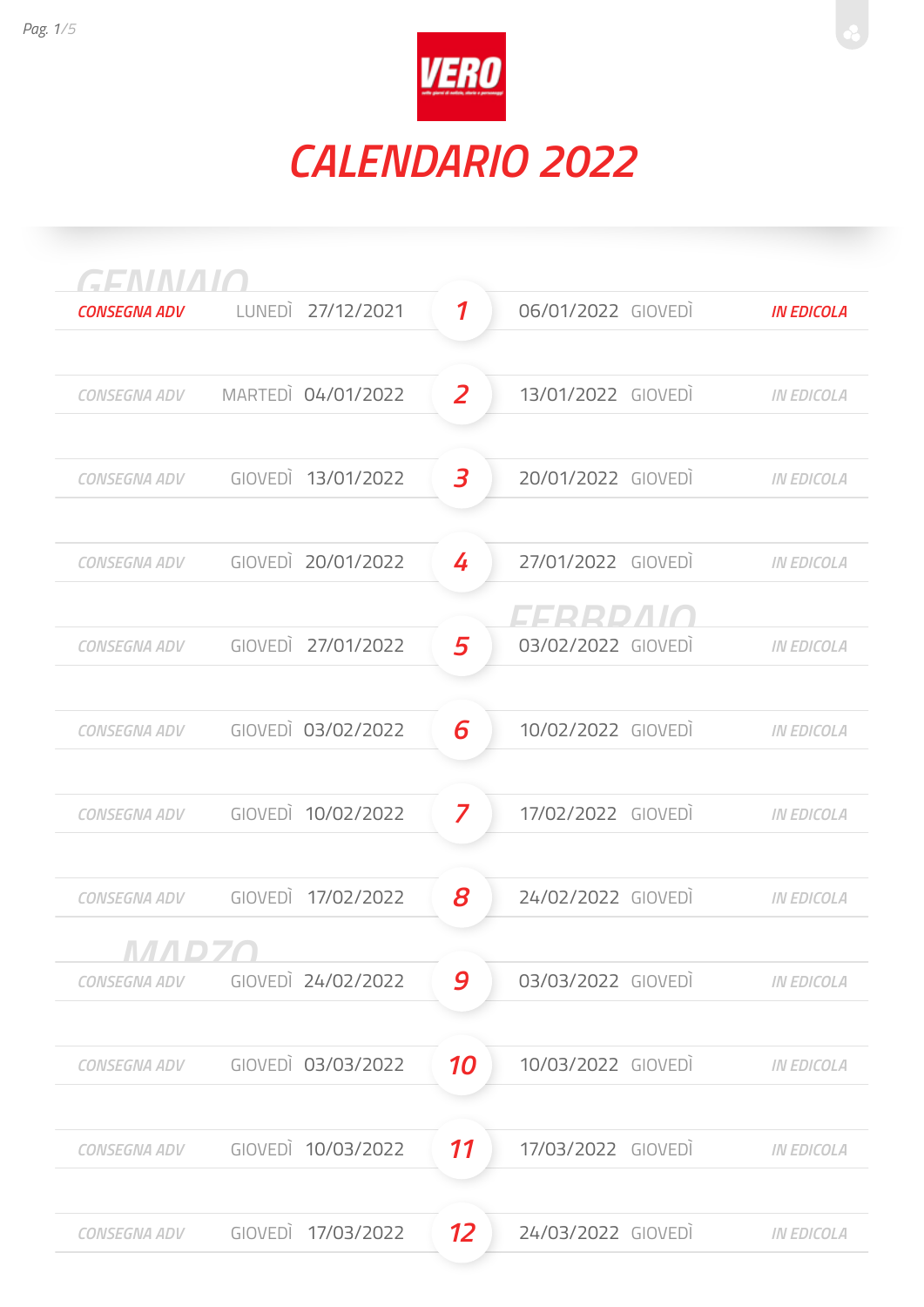

|                     |        |                    | <i>ADDII E</i> |                    |                   |  |
|---------------------|--------|--------------------|----------------|--------------------|-------------------|--|
| <b>CONSEGNA ADV</b> |        | GIOVEDI 24/03/2022 | 13             | 31/03/2022 GIOVEDI | <b>IN EDICOLA</b> |  |
|                     |        |                    |                |                    |                   |  |
| <b>CONSEGNA ADV</b> |        | GIOVEDI 31/03/2022 | 14             | 07/04/2022 GIOVEDI | <b>IN EDICOLA</b> |  |
|                     |        |                    |                |                    |                   |  |
| <b>CONSEGNA ADV</b> |        | GIOVEDI 07/04/2022 | 15             | 14/04/2022 GIOVEDI | <b>IN EDICOLA</b> |  |
|                     |        |                    |                |                    |                   |  |
| <b>CONSEGNA ADV</b> |        | GIOVEDI 14/04/2022 | 16             | 21/04/2022 GIOVEDI | <b>IN EDICOLA</b> |  |
|                     |        |                    |                |                    |                   |  |
| <b>CONSEGNA ADV</b> |        | GIOVEDI 18/04/2022 | 17             | 28/04/2022 GIOVEDI | <b>IN EDICOLA</b> |  |
|                     | MAGGIO |                    |                |                    |                   |  |
| CONSEGNA ADV        |        | GIOVEDI 25/04/2022 | 18             | 05/05/2022 GIOVEDI | <b>IN EDICOLA</b> |  |
|                     |        |                    |                |                    |                   |  |
| <b>CONSEGNA ADV</b> |        | GIOVEDI 05/05/2022 | 19             | 12/05/2022 GIOVEDI | <b>IN EDICOLA</b> |  |
|                     |        |                    |                |                    |                   |  |
| <b>CONSEGNA ADV</b> |        | GIOVEDI 12/05/2022 | 20             | 19/05/2022 GIOVEDI | <b>IN EDICOLA</b> |  |
|                     |        |                    |                |                    |                   |  |
| <b>CONSEGNA ADV</b> |        | GIOVEDI 19/05/2022 | 21             | 26/05/2022 GIOVEDI | <b>IN EDICOLA</b> |  |
|                     |        |                    |                | GILIGNO            |                   |  |
| <b>CONSEGNA ADV</b> |        | GIOVEDI 26/05/2022 | 22             | 02/06/2022 GIOVEDI | <b>IN EDICOLA</b> |  |
|                     |        |                    |                |                    |                   |  |
| <b>CONSEGNA ADV</b> |        | GIOVEDI 02/06/2022 | 23             | 09/06/2022 GIOVEDI | <b>IN EDICOLA</b> |  |
|                     |        |                    |                |                    |                   |  |
| <b>CONSEGNA ADV</b> |        | GIOVEDI 09/06/2022 | 24             | 16/06/2022 GIOVEDI | <b>IN EDICOLA</b> |  |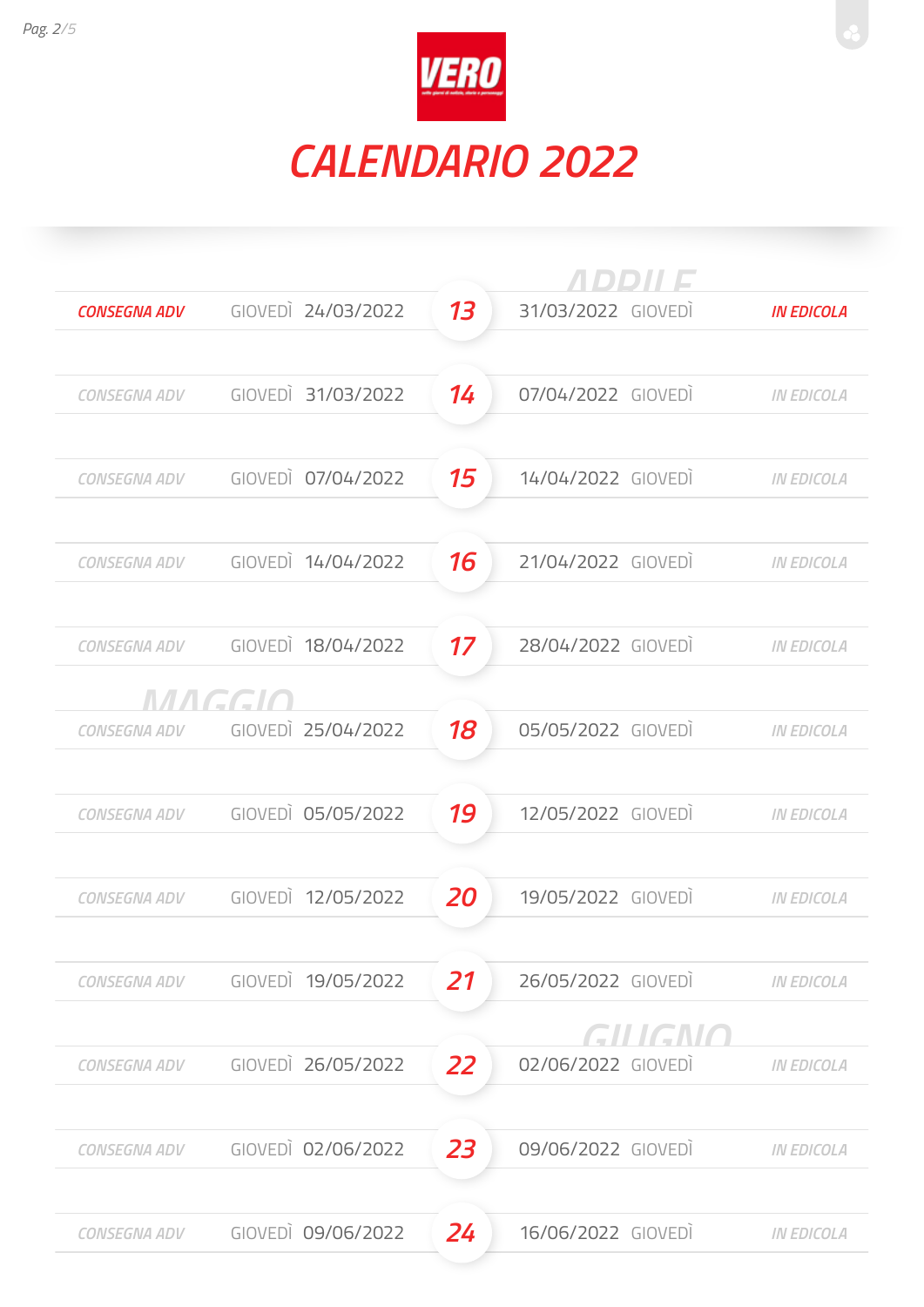

| <b>CONSEGNA ADV</b> | GIOVEDI 16/06/2022 | 25 | 23/06/2022 GIOVEDI | <b>IN EDICOLA</b> |
|---------------------|--------------------|----|--------------------|-------------------|
|                     | LLIGI IN           |    |                    |                   |
| <b>CONSEGNA ADV</b> | GIOVEDI 23/06/2022 | 26 | 30/06/2022 GIOVEDI | <b>IN EDICOLA</b> |
|                     |                    |    |                    |                   |
| <b>CONSEGNA ADV</b> | GIOVEDI 30/06/2022 | 27 | 07/07/2022 GIOVEDI | <b>IN EDICOLA</b> |
|                     |                    |    |                    |                   |
| <b>CONSEGNA ADV</b> | GIOVEDI 07/07/2022 | 28 | 14/07/2022 GIOVEDI | <b>IN EDICOLA</b> |
| <b>CONSEGNA ADV</b> | GIOVEDI 14/07/2022 | 29 | 21/07/2022 GIOVEDI | <b>IN EDICOLA</b> |
|                     |                    |    |                    |                   |
| <b>CONSEGNA ADV</b> | GIOVEDI 21/07/2022 | 30 | 28/07/2022 GIOVEDI | <b>IN EDICOLA</b> |
|                     |                    |    |                    |                   |
| <b>CONSEGNA ADV</b> | GIOVEDI 28/07/2022 | 31 | 04/08/2022 GIOVEDI | <b>IN EDICOLA</b> |
|                     |                    |    |                    |                   |
| <b>CONSEGNA ADV</b> | GIOVEDI 04/08/2022 | 32 | 11/08/2022 GIOVEDI | <b>IN EDICOLA</b> |
| CONSEGNA ADV        | GIOVEDI 04/08/2022 | 33 | 18/08/2022 GIOVEDI | <b>IN EDICOLA</b> |
|                     |                    |    |                    |                   |
| CONSEGNA ADV        | GIOVEDI 04/08/2022 | 34 | 25/08/2022 GIOVEDI | <b>IN EDICOLA</b> |
|                     | SI SI ALE IVIRIDIS |    |                    |                   |
| CONSEGNA ADV        | GIOVEDI 04/08/2022 | 35 | 01/09/2022 GIOVEDI | <b>IN EDICOLA</b> |
|                     |                    |    |                    |                   |
| <b>CONSEGNA ADV</b> | GIOVEDI 01/09/2022 | 36 | 08/09/2022 GIOVEDI | <b>IN EDICOLA</b> |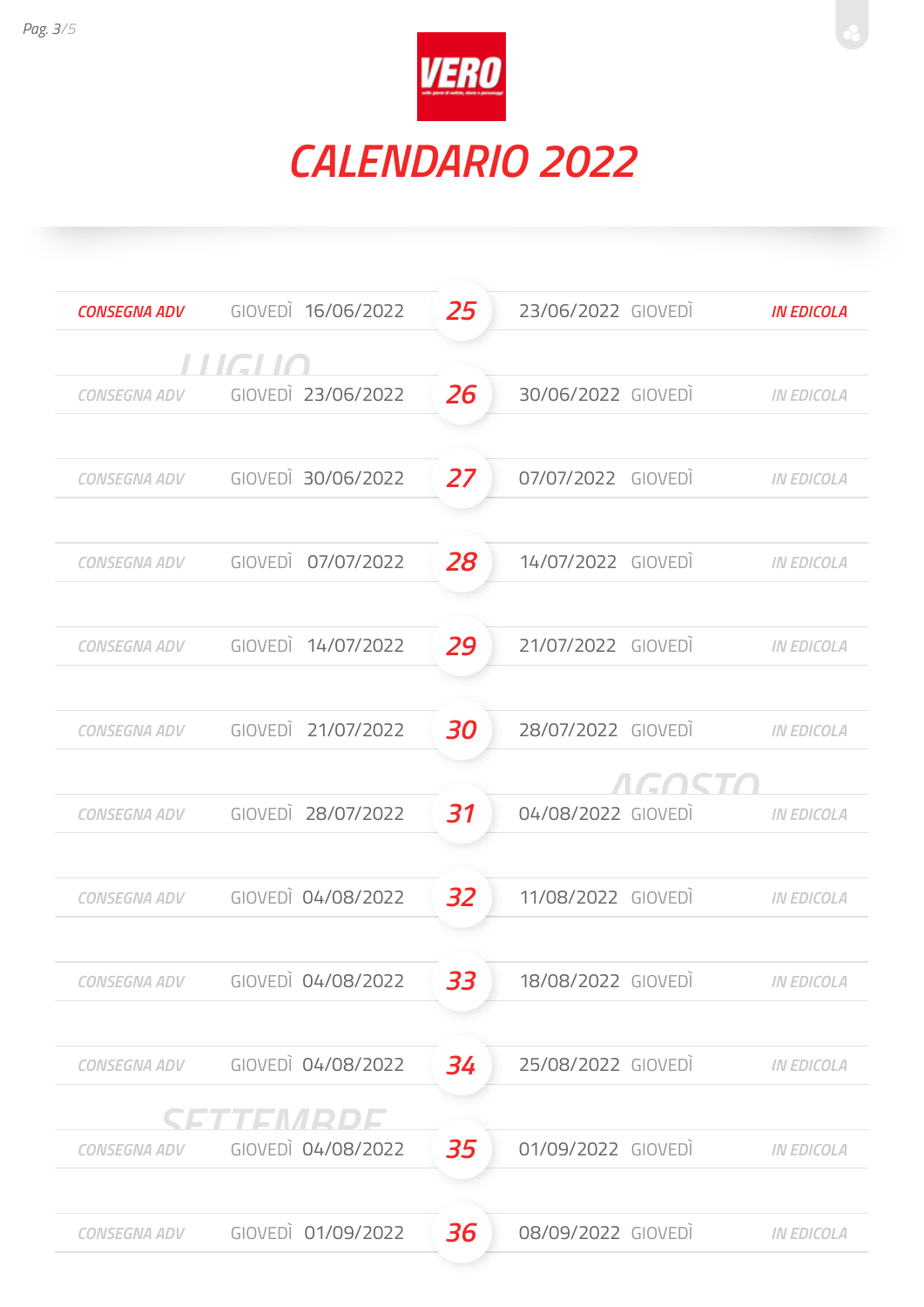

| <b>CONSEGNA ADV</b> | GIOVEDI 08/09/2022                           | 37 | 15/09/2022 GIOVEDI | <b>IN EDICOLA</b> |
|---------------------|----------------------------------------------|----|--------------------|-------------------|
|                     |                                              |    |                    |                   |
| CONSEGNA ADV        | GIOVEDI 15/09/2022                           | 38 | 22/09/2022 GIOVEDI | <b>IN EDICOLA</b> |
| CONSEGNA ADV        | GIOVEDI 22/09/2022                           | 39 | 29/09/2022 GIOVEDI | <b>IN EDICOLA</b> |
|                     |                                              |    |                    |                   |
| CONSEGNA ADV        | GIOVEDI 29/09/2022                           | 40 | 06/10/2022 GIOVEDI | <b>IN EDICOLA</b> |
| CONSEGNA ADV        | GIOVEDI 06/10/2022                           | 41 | 13/10/2022 GIOVEDI | <b>IN EDICOLA</b> |
|                     |                                              |    |                    |                   |
| CONSEGNA ADV        | GIOVEDI 13/10/2022                           | 42 | 20/10/2022 GIOVEDI | <b>IN EDICOLA</b> |
|                     | GIOVEDI 20/10/2022                           |    | 27/10/2022 GIOVEDI |                   |
| CONSEGNA ADV        |                                              | 43 |                    | <b>IN EDICOLA</b> |
|                     | NOVEMBRDE<br>CONSEGNA ADV GIOVEDI 27/10/2022 | 44 | 03/11/2022 GIOVEDI | <b>IN EDICOLA</b> |
| CONSEGNA ADV        | GIOVEDI 03/11/2022                           | 45 | 10/11/2022 GIOVEDI | <b>IN EDICOLA</b> |
|                     |                                              |    |                    |                   |
| <b>CONSEGNA ADV</b> | GIOVEDI 10/11/2022                           | 46 | 17/11/2022 GIOVEDÌ | <b>IN EDICOLA</b> |
| <b>CONSEGNA ADV</b> | GIOVEDI 17/11/2022                           | 47 | 24/11/2022 GIOVEDI | <b>IN EDICOLA</b> |
|                     |                                              |    |                    | DICEMBDE          |
| <b>CONSEGNA ADV</b> | GIOVEDI 24/11/2022                           | 48 | 01/12/2022 GIOVEDI | <b>IN EDICOLA</b> |